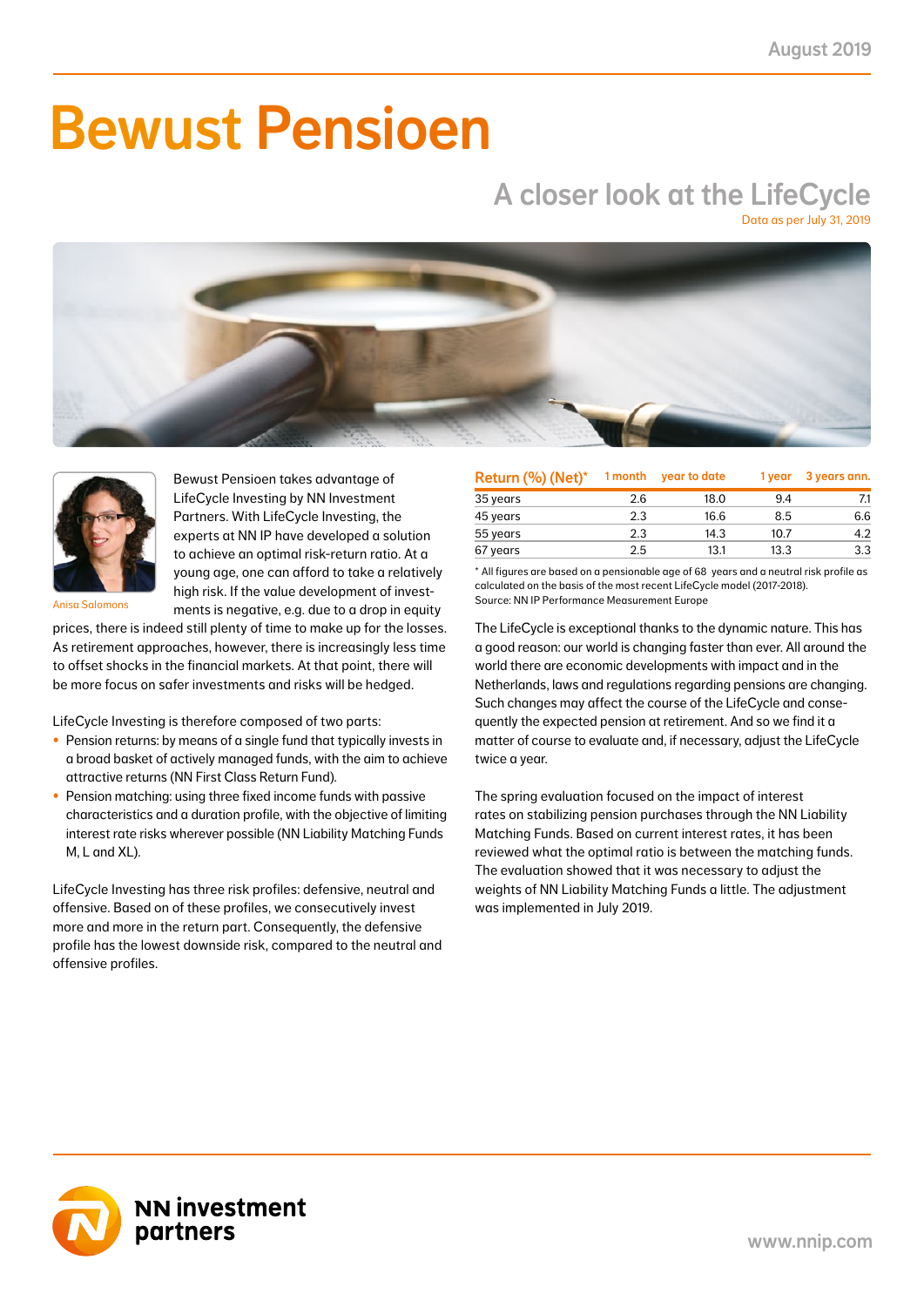### Bewust Pensioen (Defensive risk profile) Details and the Data as per July 31, 2019

| 35 years old                         | 1 month | l month                    | Year to date  | Year to date        | 1 year | l year | 3 years | 3 years | 3 years | 3 years                                                                             |         |
|--------------------------------------|---------|----------------------------|---------------|---------------------|--------|--------|---------|---------|---------|-------------------------------------------------------------------------------------|---------|
| Net Return %                         |         | <b>Return Contribution</b> | <b>Return</b> | <b>Contribution</b> |        |        |         |         |         | Return Contribution Return (ann) Contribution (ann) Return (cum) Contribution (cum) | Weight* |
| <b>Pension Returns</b>               |         |                            |               |                     |        |        |         |         |         |                                                                                     |         |
| NN First Class Return Fund II - N    | 2.43    | 1.95                       | 17.80         | 14.17               | 7.87   | 6.52   | 7.65    | 6.11    | 24.76   | 19.58                                                                               | 80.0    |
| <b>Pension Matching</b>              |         |                            |               |                     |        |        |         |         |         |                                                                                     |         |
| <b>NN Liability Matching Fund M</b>  | 0.46    | 0.05                       | 2.54          | 0.29                | 3.37   | 0.36   | 0.71    | 0.08    | 2.14    | 0.25                                                                                | 11.0    |
| NN Liability Matching Fund L         | 3.88    | 0.00                       | 20.87         | 0.00                | 25.58  | 0.00   | 3.22    | 0.00    | 9.99    | 0.00                                                                                | 0.0     |
| <b>NN Liability Matching Fund XL</b> | 7.30    | 0.68                       | 41.72         | 3.79                | 51.38  | 4.15   | 3.23    | 0.44    | 10.01   | 1.40                                                                                | 9.0     |
| <b>TOTAL</b>                         |         | 2.68                       |               | 18.25               |        | 11.03  |         | 6.63    |         | 21.23                                                                               | 100%    |

| 45 years old<br>Net Return %      | 1 month | 1 month<br><b>Return Contribution</b> | Year to date<br>Return | Year to date<br><b>Contribution</b> | 1 vear | l vear | 3 years | 3 years | 3 years | 3 years<br>Return Contribution Return (ann) Contribution (ann) Return (cum) Contribution (cum) | Weight* |
|-----------------------------------|---------|---------------------------------------|------------------------|-------------------------------------|--------|--------|---------|---------|---------|------------------------------------------------------------------------------------------------|---------|
| <b>Pension Returns</b>            |         |                                       |                        |                                     |        |        |         |         |         |                                                                                                |         |
| NN First Class Return Fund II - N | 2.43    | 1.82                                  | 17.80                  | 13.17                               | 7.87   | 6.07   | 7.65    | 5.52    | 24.76   | 17.58                                                                                          | 75.0    |
| <b>Pension Matching</b>           |         |                                       |                        |                                     |        |        |         |         |         |                                                                                                |         |
| NN Liability Matching Fund M      | 0.46    | 0.09                                  | 2.54                   | 0.49                                | 3.37   | 0.61   | 0.71    | 0.10    | 2.14    | 0.31                                                                                           | 19.0    |
| NN Liability Matching Fund L      | 3.88    | 0.00                                  | 20.87                  | 0.00                                | 25.58  | 0.00   | 3.22    | 0.00    | 9.99    | 0.00                                                                                           | 0.0     |
| NN Liability Matching Fund XL     | 7.30    | 0.48                                  | 41.72                  | 2.68                                | 51.38  | 2.94   | 3.23    | 0.42    | 10.01   | 1.33                                                                                           | 7.0     |
| <b>TOTAL</b>                      |         | 2.39                                  |                        | 16.34                               |        | 9.61   |         | 6.03    |         | 19.22                                                                                          | 100%    |

| 55 years old<br>Net Return %      | l month | 1 month<br><b>Return Contribution</b> | Year to date<br>Return | Year to date<br><b>Contribution</b> | 1 year | 1 vear | 3 years | 3 years | 3 years | 3 years<br>Return Contribution Return (ann) Contribution (ann) Return (cum) Contribution (cum) | Weight* |
|-----------------------------------|---------|---------------------------------------|------------------------|-------------------------------------|--------|--------|---------|---------|---------|------------------------------------------------------------------------------------------------|---------|
| <b>Pension Returns</b>            |         |                                       |                        |                                     |        |        |         |         |         |                                                                                                |         |
| NN First Class Return Fund II - N | 2.43    | 1.00                                  | 17.80                  | 7.06                                | 7.87   | 3.32   | 7.65    | 2.89    | 24.76   | 9.01                                                                                           | 41.0    |
| <b>Pension Matching</b>           |         |                                       |                        |                                     |        |        |         |         |         |                                                                                                |         |
| NN Liability Matching Fund M      | 0.46    | 0.18                                  | 2.54                   | 1.02                                | 3.37   | 1.33   | 0.71    | 0.26    | 2.14    | 0.82                                                                                           | 38.0    |
| NN Liability Matching Fund L      | 3.88    | 0.38                                  | 20.87                  | 2.08                                | 25.58  | 2.44   | 3.22    | 0.20    | 9.99    | 0.63                                                                                           | 10.0    |
| NN Liability Matching Fund XL     | 7.30    | 0.79                                  | 41.72                  | 4.11                                | 51.38  | 4.71   | 3.23    | 0.47    | 10.01   | 1.46                                                                                           | 11.0    |
| <b>TOTAL</b>                      |         | 2.34                                  |                        | 14.28                               |        | 11.81  |         | 3.82    |         | 11.92                                                                                          | 100%    |

| 67 years old<br>Net Return %      | I month<br>Return | 1 month<br><b>Contribution</b> | Year to date<br>Return | Year to date<br><b>Contribution</b> | 1 year | 1 vear | 3 years | 3 years | 3 years | 3 years<br>Return Contribution Return (ann) Contribution (ann) Return (cum) Contribution (cum) | Weight* |
|-----------------------------------|-------------------|--------------------------------|------------------------|-------------------------------------|--------|--------|---------|---------|---------|------------------------------------------------------------------------------------------------|---------|
| <b>Pension Returns</b>            |                   |                                |                        |                                     |        |        |         |         |         |                                                                                                |         |
| NN First Class Return Fund II - N | 2.43              | 0.49                           | 17.80                  | 3.39                                | 7.87   | 1.60   | 7.65    | 1.49    | 24.76   | 4.63                                                                                           | 20.0    |
| <b>Pension Matching</b>           |                   |                                |                        |                                     |        |        |         |         |         |                                                                                                |         |
| NN Liability Matching Fund M      | 0.46              | 0.15                           | 2.54                   | 0.99                                | 3.37   | 1.32   | 0.71    | 0.27    | 2.14    | 0.84                                                                                           | 33.0    |
| NN Liability Matching Fund L      | 3.88              | 1.82                           | 20.87                  | 8.77                                | 25.58  | 10.41  | 3.22    | 1.46    | 9.99    | 4.53                                                                                           | 47.0    |
| NN Liability Matching Fund XL     | 7.30              | 0.00                           | 41.72                  | 0.00                                | 51.38  | 0.00   | 3.23    | 0.00    | 10.01   | 0.00                                                                                           | 0.0     |
| <b>TOTAL</b>                      |                   | 2.46                           |                        | 13.15                               |        | 13.34  |         | 3.23    |         | 10.00                                                                                          | 100%    |

\* Over the years. the fund's weightings in the LifeCycle may change. The figures shown in the column 'weighting' are based on the most recent weighting of the LifeCycle. This means that the returns shown in the columns cannot exactly be derived from this report.

The contribution is the contribution to the total net return based on the current weights in the LifeCycle model (2017-2018) Source: NN IP Performance Measurement Europe

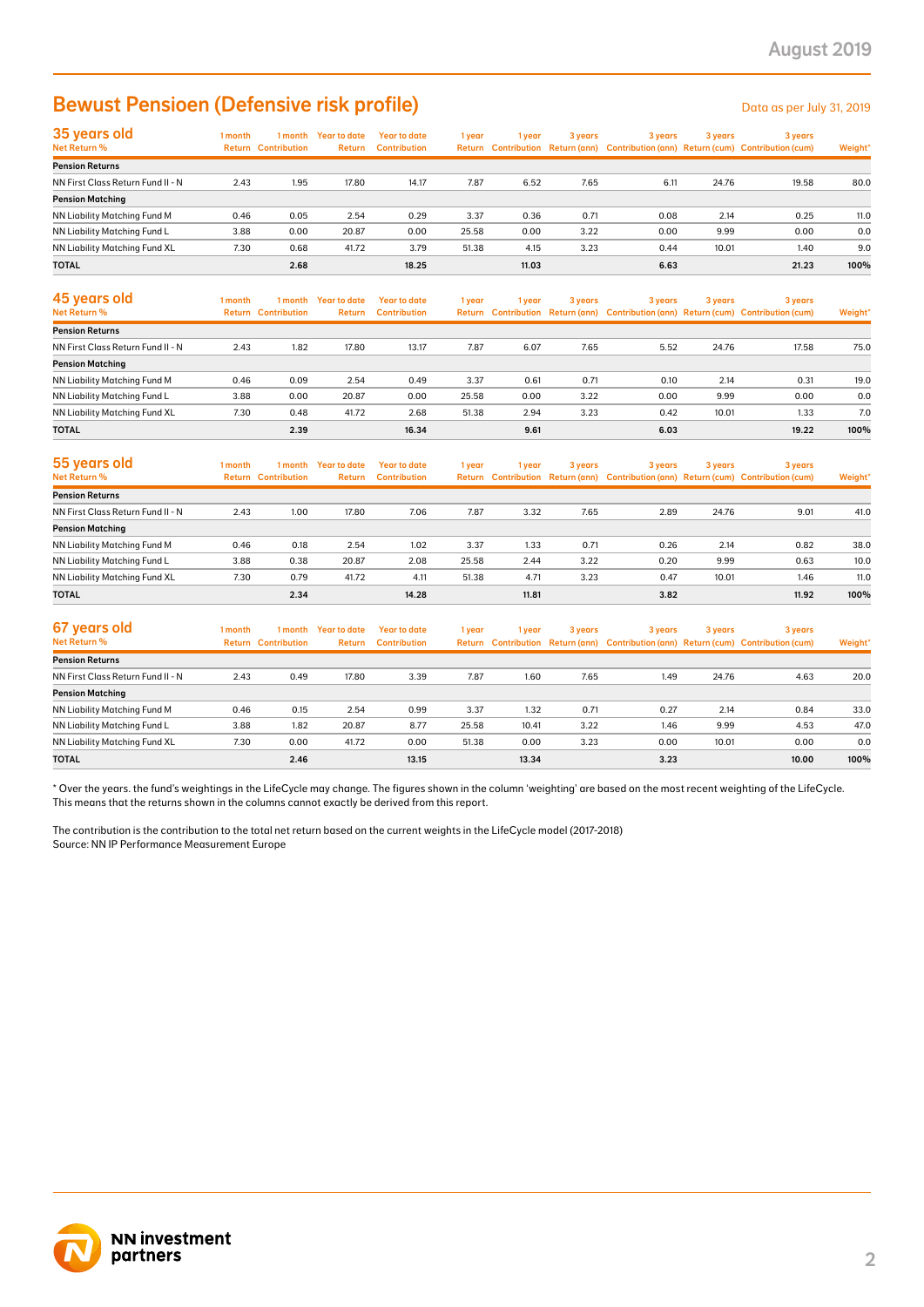### Bewust Pensioen (Neutral risk profile) Data as per July 31, 2019

| 35 years old                         | I month | 1 month                    | Year to date  | Year to date        | 1 year | 1 year | 3 years | 3 years | 3 years | 3 years                                                                             |         |
|--------------------------------------|---------|----------------------------|---------------|---------------------|--------|--------|---------|---------|---------|-------------------------------------------------------------------------------------|---------|
| Net Return %                         |         | <b>Return Contribution</b> | <b>Return</b> | <b>Contribution</b> |        |        |         |         |         | Return Contribution Return (ann) Contribution (ann) Return (cum) Contribution (cum) | Weight* |
| <b>Pension Returns</b>               |         |                            |               |                     |        |        |         |         |         |                                                                                     |         |
| NN First Class Return Fund II - N    | 2.43    | 2.19                       | 17.80         | 15.99               | 7.87   | 7.24   | 7.65    | 6.89    | 24.76   | 22.17                                                                               | 90.0    |
| <b>Pension Matching</b>              |         |                            |               |                     |        |        |         |         |         |                                                                                     |         |
| NN Liability Matching Fund M         | 0.46    | 0.02                       | 2.54          | 0.14                | 3.37   | 0.17   | 0.71    | 0.04    | 2.14    | 0.13                                                                                | 5.0     |
| NN Liability Matching Fund L         | 3.88    | 0.00                       | 20.87         | 0.00                | 25.58  | 0.00   | 3.22    | 0.00    | 9.99    | 0.00                                                                                | 0.0     |
| <b>NN Liability Matching Fund XL</b> | 7.30    | 0.34                       | 41.72         | 1.90                | 51.38  | 2.03   | 3.23    | 0.22    | 10.01   | 0.71                                                                                | 5.0     |
| <b>TOTAL</b>                         |         | 2.55                       |               | 18.03               |        | 9.45   |         | 7.14    |         | 23.00                                                                               | 100%    |

| 45 years old<br><b>Net Return %</b> | 1 month<br>Return | 1 month<br><b>Contribution</b> | Year to date<br>Return | Year to date<br><b>Contribution</b> | 1 year | vear | 3 years | 3 years | 3 years | 3 years<br>Return Contribution Return (ann) Contribution (ann) Return (cum) Contribution (cum) | Weight* |
|-------------------------------------|-------------------|--------------------------------|------------------------|-------------------------------------|--------|------|---------|---------|---------|------------------------------------------------------------------------------------------------|---------|
| <b>Pension Returns</b>              |                   |                                |                        |                                     |        |      |         |         |         |                                                                                                |         |
| NN First Class Return Fund II - N   | 2.43              | 2.07                           | 17.80                  | 15.03                               | 7.87   | 6.82 | 7.65    | 6.39    | 24.76   | 20.48                                                                                          | 85.0    |
| <b>Pension Matching</b>             |                   |                                |                        |                                     |        |      |         |         |         |                                                                                                |         |
| NN Liability Matching Fund M        | 0.46              | 0.05                           | 2.54                   | 0.31                                | 3.37   | 0.38 | 0.71    | 0.07    | 2.14    | 0.23                                                                                           | 12.0    |
| NN Liability Matching Fund L        | 3.88              | 0.00                           | 20.87                  | 0.00                                | 25.58  | 0.00 | 3.22    | 0.00    | 9.99    | 0.00                                                                                           | 0.0     |
| NN Liability Matching Fund XL       | 7.30              | 0.22                           | 41.72                  | 1.21                                | 51.38  | 1.30 | 3.23    | 0.17    | 10.01   | 0.55                                                                                           | 3.0     |
| <b>TOTAL</b>                        |                   | 2.35                           |                        | 16.56                               |        | 8.50 |         | 6.64    |         | 21.27                                                                                          | 100%    |

| 55 years old<br>Net Return %      | 1 month | 1 month<br><b>Return Contribution</b> | Year to date<br><b>Return</b> | Year to date<br><b>Contribution</b> | 1 year | 1 year | 3 years | 3 years | 3 years | 3 years<br>Return Contribution Return (ann) Contribution (ann) Return (cum) Contribution (cum) | Weight* |
|-----------------------------------|---------|---------------------------------------|-------------------------------|-------------------------------------|--------|--------|---------|---------|---------|------------------------------------------------------------------------------------------------|---------|
| <b>Pension Returns</b>            |         |                                       |                               |                                     |        |        |         |         |         |                                                                                                |         |
| NN First Class Return Fund II - N | 2.43    | 1.21                                  | 17.80                         | 8.58                                | 7.87   | 4.03   | 7.65    | 3.55    | 24.76   | 11.11                                                                                          | 50.0    |
| <b>Pension Matching</b>           |         |                                       |                               |                                     |        |        |         |         |         |                                                                                                |         |
| NN Liability Matching Fund M      | 0.46    | 0.16                                  | 2.54                          | 0.91                                | 3.37   | 1.18   | 0.71    | 0.25    | 2.14    | 0.78                                                                                           | 34.0    |
| NN Liability Matching Fund L      | 3.88    | 0.31                                  | 20.87                         | 1.68                                | 25.58  | 1.95   | 3.22    | 0.11    | 9.99    | 0.36                                                                                           | 8.0     |
| NN Liability Matching Fund XL     | 7.30    | 0.60                                  | 41.72                         | 3.15                                | 51.38  | 3.57   | 3.23    | 0.30    | 10.01   | 0.94                                                                                           | 8.0     |
| <b>TOTAL</b>                      |         | 2.28                                  |                               | 14.32                               |        | 10.72  |         | 4.22    |         | 13.19                                                                                          | 100%    |

| 67 years old<br>Net Return %      | 1 month | 1 month<br><b>Return Contribution</b> | Year to date<br>Return | Year to date<br><b>Contribution</b> | 1 year | 1 year | 3 years | 3 years | 3 years | 3 years<br>Return Contribution Return (ann) Contribution (ann) Return (cum) Contribution (cum) | Weight* |
|-----------------------------------|---------|---------------------------------------|------------------------|-------------------------------------|--------|--------|---------|---------|---------|------------------------------------------------------------------------------------------------|---------|
| <b>Pension Returns</b>            |         |                                       |                        |                                     |        |        |         |         |         |                                                                                                |         |
| NN First Class Return Fund II - N | 2.43    | 0.49                                  | 17.80                  | 3.39                                | 7.87   | 1.60   | 7.65    | 1.54    | 24.76   | 4.78                                                                                           | 20.0    |
| <b>Pension Matching</b>           |         |                                       |                        |                                     |        |        |         |         |         |                                                                                                |         |
| NN Liability Matching Fund M      | 0.46    | 0.15                                  | 2.54                   | 0.99                                | 3.37   | 1.32   | 0.71    | 0.29    | 2.14    | 0.90                                                                                           | 33.0    |
| NN Liability Matching Fund L      | 3.88    | 1.82                                  | 20.87                  | 8.77                                | 25.58  | 10.41  | 3.22    | 1.43    | 9.99    | 4.43                                                                                           | 47.0    |
| NN Liability Matching Fund XL     | 7.30    | 0.00                                  | 41.72                  | 0.00                                | 51.38  | 0.00   | 3.23    | 0.00    | 10.01   | 0.00                                                                                           | 0.0     |
| <b>TOTAL</b>                      |         | 2.46                                  |                        | 13.15                               |        | 13.34  |         | 3.26    |         | 10.11                                                                                          | 100%    |

\* Over the years. the fund's weightings in the LifeCycle may change. The figures shown in the column 'weighting' are based on the most recent weighting of the LifeCycle. This means that the returns shown in the columns cannot exactly be derived from this report.

The contribution is the contribution to the total net return based on the current weights in the LifeCycle model (2017-2018) Source: NN IP Performance Measurement Europe